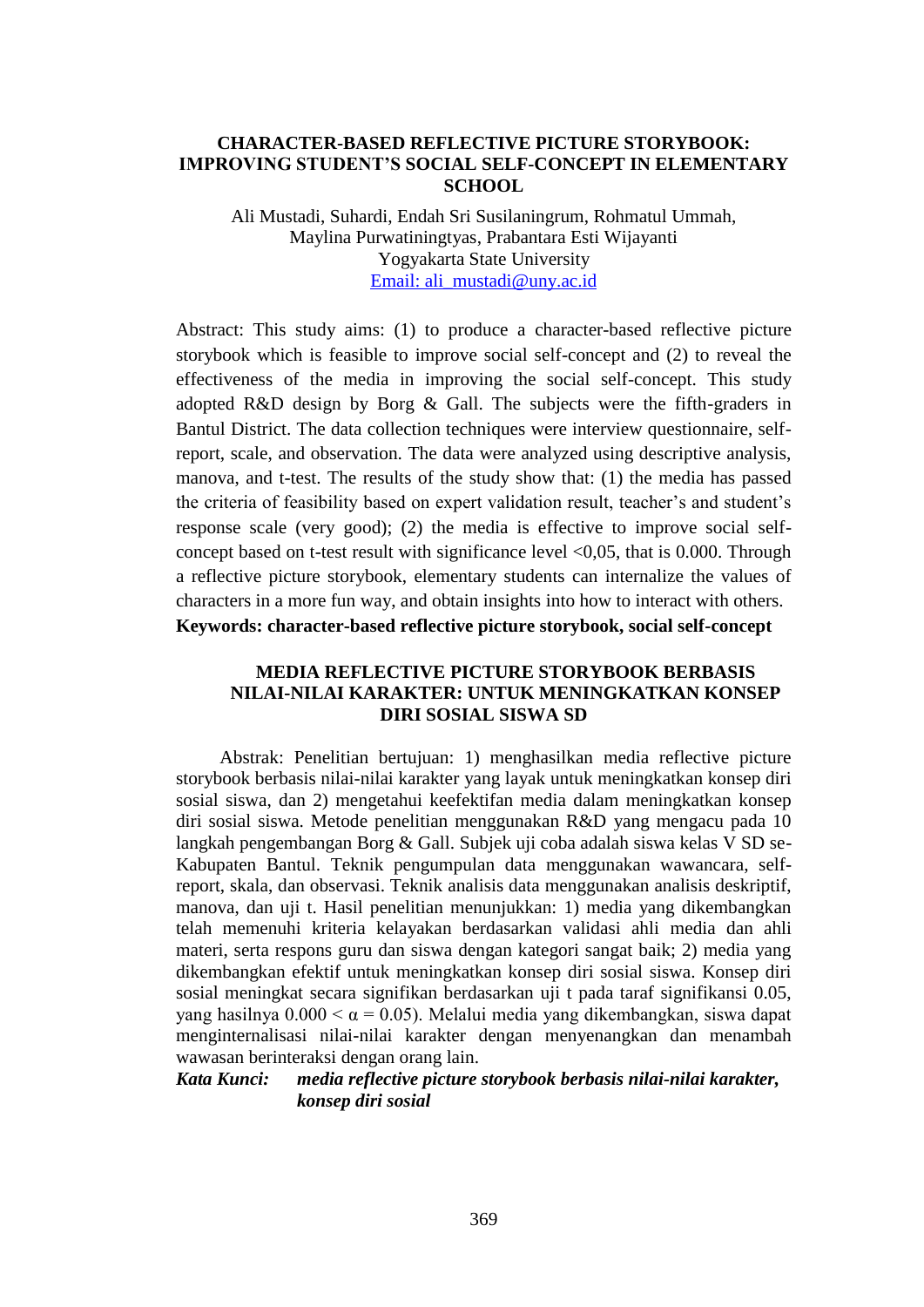Character education is a national movement that has been implemented for a long time in the education system in Indonesia. The application of character education enables the noble characters pertinent to the identity and characteristics of the Indonesians to be internalized into Indonesian children early. The children who retain the noble characters are expected to possess such good personalities that they can interact with society members in the broader context.

The early character insternalization in children also plays an important role in developing the children's social self-concept. When an individual acquires good characters, he or she can develop a good social interaction with others in the surrounding environment. Some examples of the good characters needed in the globalization era are, among others, being educated and cooperative. Not only does a person develop himself to be a life-long learner, but he must also be able to establish a good relationship with the community (Zuchdi, Prasetya, & Masruri, 2010, p.1).

The children's social selfconcept plays an important role in the development of positive personalities. By possessing the social self-concept, students not only understand themselves but also know how to behave and position themselves among the others. They also possess the capacity to see how other people feel and to avoid such bad attitudes as egoism and selfishness. Accordingly, they will understand themselves and others and will be sensible to what happens in their surroundings.

The social self-concept consists of three main aspects including social acceptance, social competence and social responsibility (Stump, et al., 2009; Fernández-Zabala, Rodríguez-Fernández, & Goñi, 2016). Social acceptance is an individual's perception towards how he is accepted by the group and in the social interaction (Leary in DeWall & Bushman, 2011, p. 256). Social competence is an ability to take a perspective concerning a situation and to learn from past experiences and apply that learning to the ever-changing social landscape (Semrud-Clikeman, 2007, p. 1-2). Social responsibility is a perception of an individual towards the demand and his role in the social contex in relation with friends, family and the community. (Berman, 1990, p. 75).

However, the reality shows different things. Many students do not have positive social self-concept. This is proved by students'involvement in acts of violence or bullying, drug abuse, student gang rivalry, and brawls. The Commission for the Protection of Indonesian Children (KPAI) reported the quick survey of 1026 elementary, junior, and senior high school students from nine provinces across the nation. The survey showed that violence perpetrators from these young aged population reached 78.3%. Therefore, the embodiment of positive social self-concept in children through the implementation of character education requires more and more attention.

One of the obstacles faced in the embodiment of positive social self-concept through the implementation of character education in elementary school is a lack of learning media that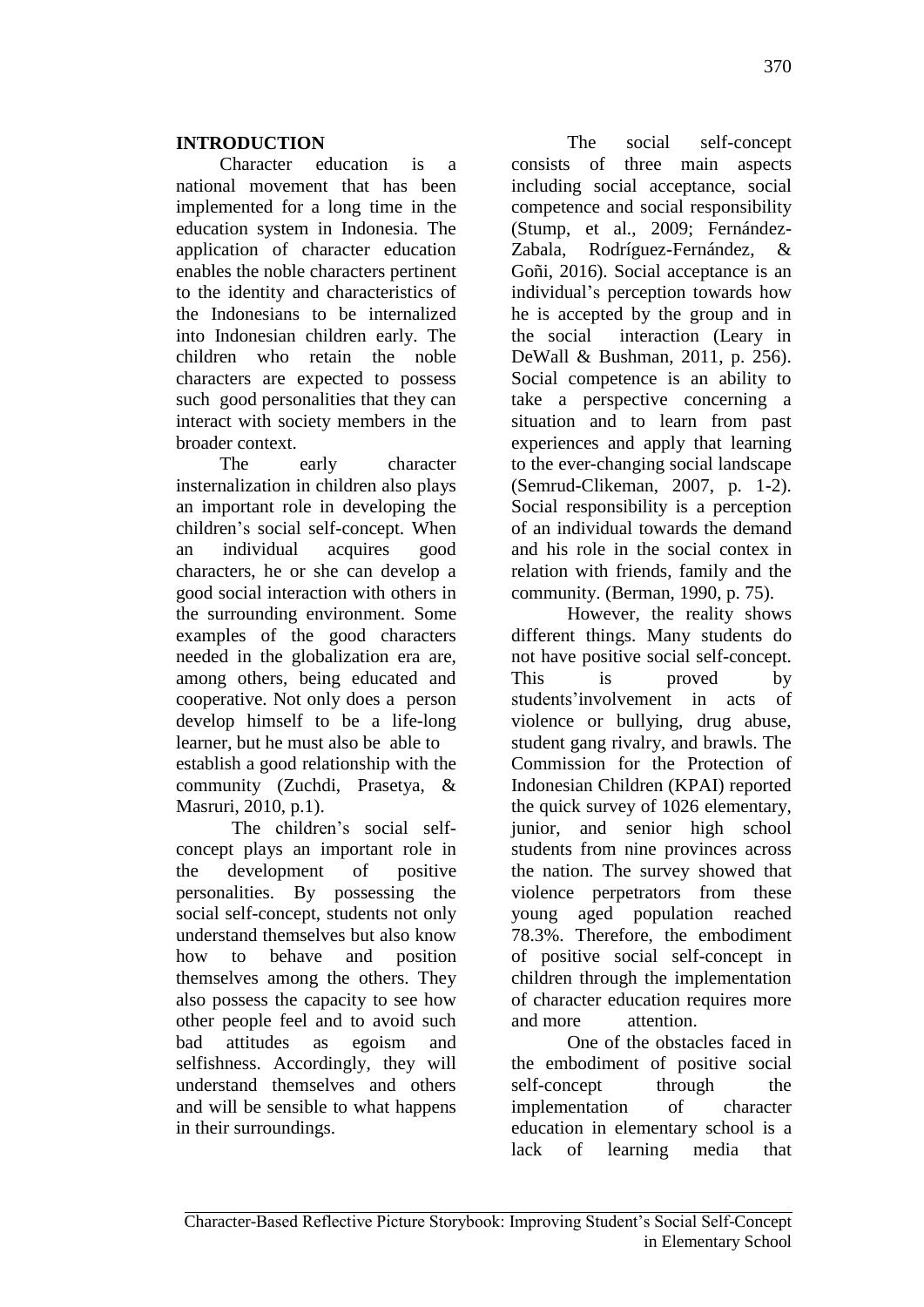accommodate the characteristics of the elementary school students who are still in the concrete operational stage (Piaget in Santrock, 2011, p. 44). The available learning media generally emphasize the aspects of knowledge and skills. The learning media that can help implant values of characters in students are still very limited. For this reason, the author tried to produce a character valuebased picture storybook media called reflective picture storybook.

Reflective picture storybook was developed based on the character values in regard to the result of the need analysis. The result of the need analysis shows that, in the implementation of the 2013 curriculum, the available books and integrated thematic learning media based on characters are still limited. The teachers and students need character-based learning media that make the learning more meaningful and bring positive impacts on the formation of the students'social selfconcept. The learning media that render the reflective picture stories and activities such as the reflective picture storybook based on the values of the characters are not yet available in schools. Most of the learning media are still in the forms of textbooks which do not reflect the daily life and are not integrated with the character values.

Reflective picture storybook was constructed based on the implementation of the reflective thinking process in developing picture story books (Gillespie, 2005; Harisson & Dymoke, 2009; Shambaugh & Magliaro, 2006; Dervent, 2015). Picture story books can be used as a means of establishing the students' social selfconcept. Picture story books can help children learn to understand others, the relationship between human beings and the environment and develop feelings. Therefore, picture story books can help students to understand how to interact with other people in the surrounding areas (Mitchell, 2003, pp. 89-90).

The self-concept is a frame of reference for every individual to interact with his or her environment (Fitts, 1971, p. 3). Accordingly, the life experiences and the environment hold a very important role in developing the self-concept in the individuals (Laryea, Saani, & Brew, 2014, p.1). The social self-concept is one of the aspects in self-concept that refers to the interaction of the individual with his or her social environment. It refers to the individuals' views on their ability to establish relationships with other people that cause some behavioral changes in the individuals. In turn, the self-concept results in social behavior changes both in the positive or negative ways (Bakhurst & Sypnowich, 1995, p. 2).

Picture storybooks consist of the narrative text components and the illustrations which are related to each other to convey a message of the story to the readers through the two ways, namely, by the illustrations and written texts. The illustrations and texts are used to convey the message and do not stand alone, but they come as an inseparable unit and support each other to reveal the message to the readers (Huck, Hepler, & Hickman, 1987, p. 197).

Picture storybooks are examples of the media that can be utilized as learning media that meet the characteristics of the elementary school students who are still in the concrete operational stage. Piaget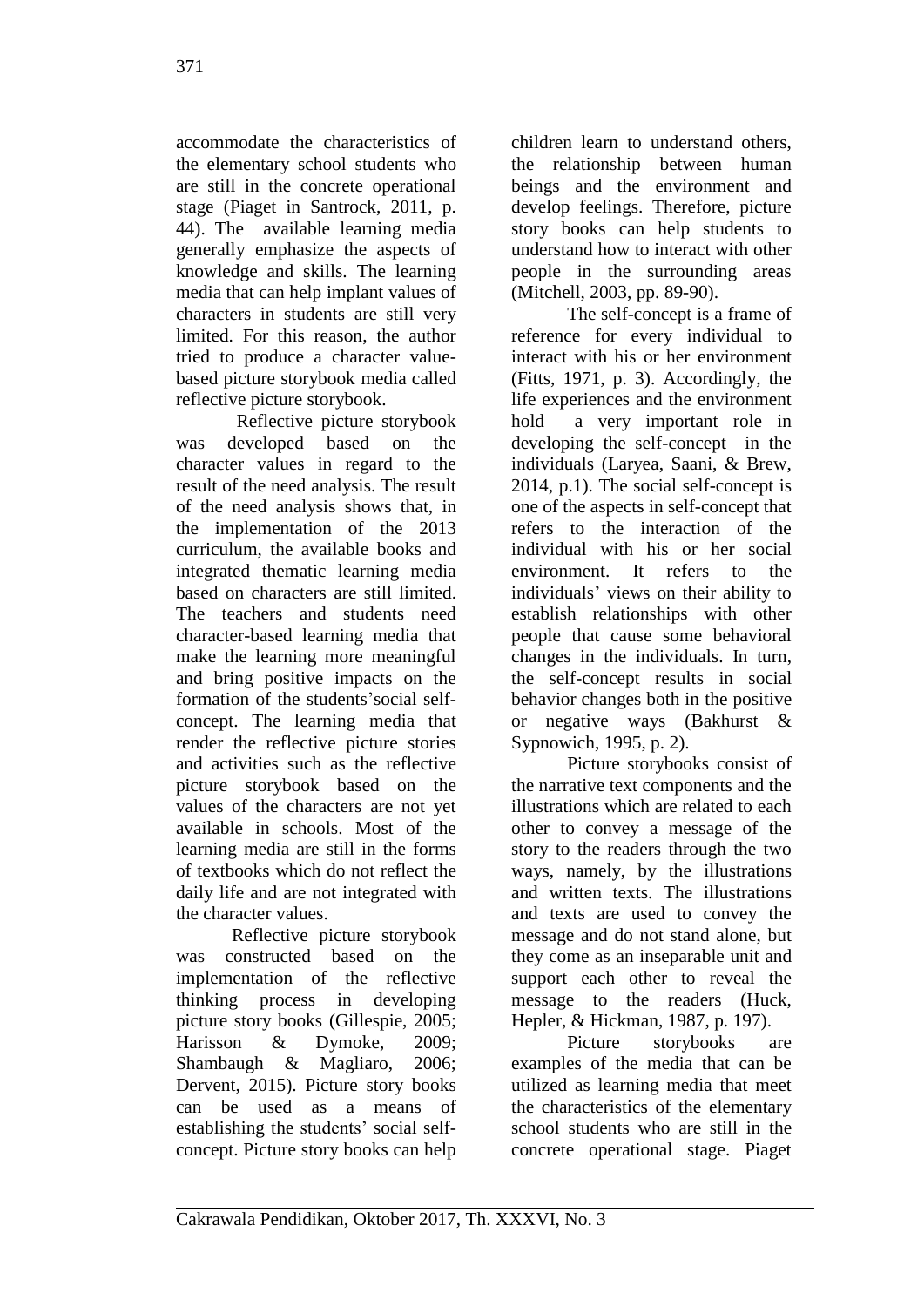(Santrock, 2011, p. 44) proposed that the elementary school students are still in the concrete operational stage so that students can understand the abstract concepts through concrete and specific examples of things or characters which are found in their daily lives.

In terms of the implementation of character education, picture storybooks can also be used as learning media that help develop the character values and establish the students' positive social self-concept. They help children learn to understand others, the relationship between human beings and the environment, and to develop feelings (Mitchell, 2003, pp. 89-90).

Reflective picture storybook was developed based on picture storybooks that apply reflective thinking process. Through the application of reflective thinking processes, students can reflect the picture stories presented in the reflective picture storybook in the students' daily life. Reflective thinking is a meaningful process whereby a person will have a new experience, which will then relate it to another experience. This makes a person learn things sustainably and will have more extensive experience and take better actions forwards. In other words, the achieved goal in reflective thinking is to have morals (Dervent (2015, p.26).

The character value-based reflective picture storybook consists of stories containing material contents for learning which correspond to the curriculum reflected in the students' daily life. Through illustrations and character value-based stories, students can get examples from the characters and can reflect stories and learning materials on their daily life (Richter & Calio, 2014; Turan & Ulutas, 2016; Zaky, 2016). In turn, by using this picture storybook in the learning process, the students' social selfconcept is expected to be improved.

This research was conducted to produce a reflective picture storybook media based on the values of the feasible character in order to improve students' social self-concept and to know the effectiveness of reflective picture storybook media in improving the social self-concept of fifth-grade students of elementary schools in Bantul Regency.

#### *.* **METHOD**

The present study uses a developmental approach from Borg & Gall (1983, pp. 775-776). Character value-based reflective picture storybook was developed based on ten development phases. The research and development procedures developed by Borg and Gall are (1) research and information collecting, (2) planning, (3) develop preliminary form of product, (4) preliminary field testing, (5) main product revision, (6) main field testing, (7) operational product revision, (8) operational field testing, (9) final product revision, dan (10) dissemination and implementation.

The subjects of this study were teachers and fifth-grade elementary school students in Bantul District, Yogyakarta Special Region (DIY). The subjects of the preliminary field testing phase were one class teacher and fifth-grade students of SD Negeri 1 Bantul. The subjects of the main phase of field testing were the classroom teacher and fifth-grade students of SD Negeri 1 Bantul. The subjects of the operational field testing phase were three class teachers and fifth-grade students of SD Negeri 1 Bantul (1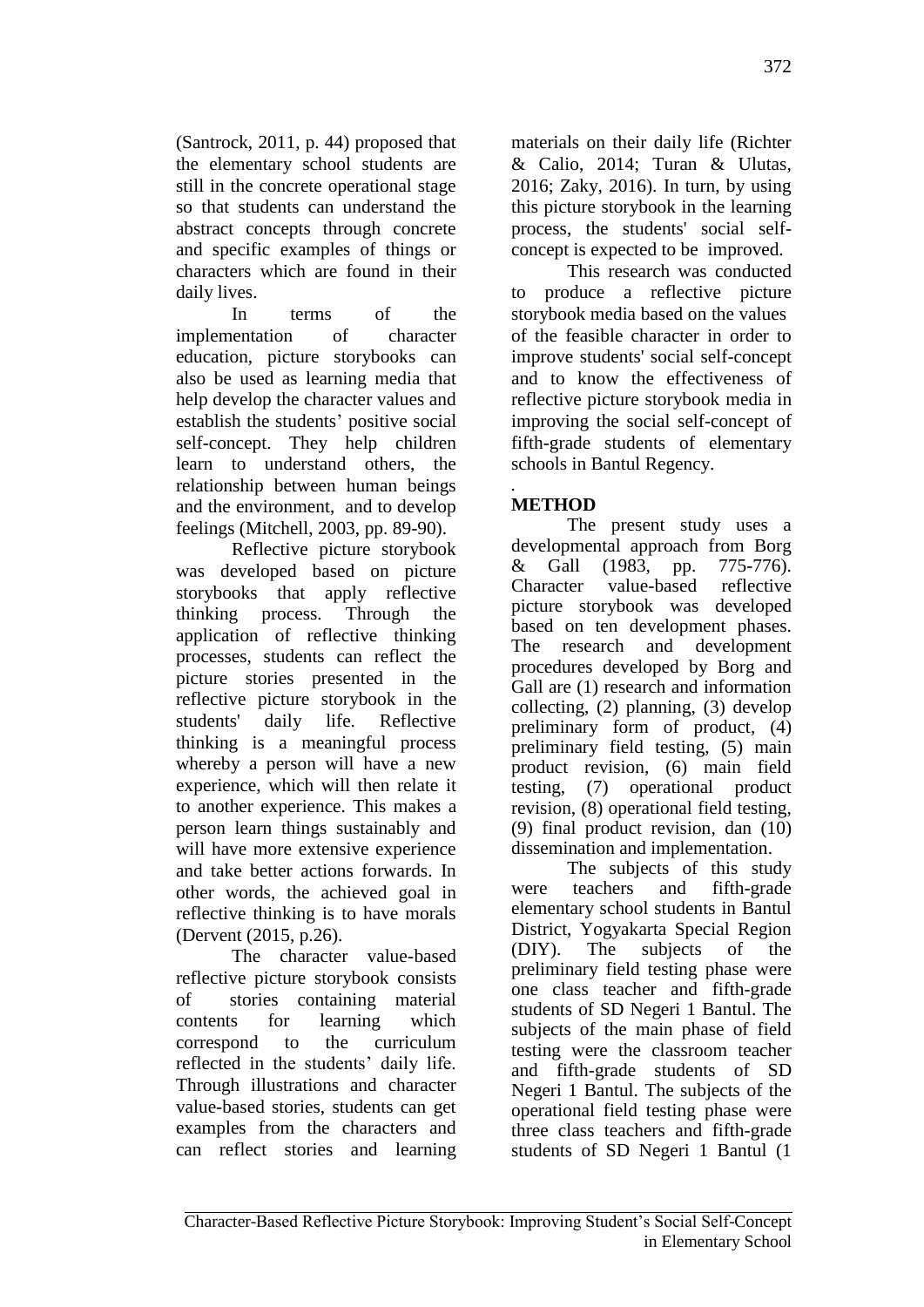control class) and SD Negeri Bantul Timur (experiment class).

Data collection techniques in this research include interview techniques, observation, questionnaires, and scales. The instruments of data collection in this study include interview guides and observation guidelines for need analysis, self-assessment and peer assessment appraisals, assessment scores of expert materials and media experts, teacher response scales and student responses, as well as the scale of social self-concept.

The need analysis data of the research and information collecting phase were analyzed with the descriptive analysis technique. The feasibility of reflective picture storybook was based on the results of the assessment scale by material and media experts. The results of the teachers' response scale and students' response were analyzed by converting the scores into the four categories (Mansyur, Harun Rashid, & Suratno, 2015, p.409). The effectiveness of reflective picture storybook concepts was analyzed with independent t-test and paired ttest. T-tests were carried out after fulfilling the prerequisite tests, namely, normality test and homogeneity test.

# **RESULTS AND DISCUSSION**

The eligibility of the media in the present study was assessed by the experts. The media has been validated by the material and media experts, as well as through the teachers and students' responses when it was used in the field trial process. A media is said to be feasible if it meets the minimum criteria, i.e., enough, good, and very good.

Table 1. Conversion Guideline of Media Assessment Scores

| No. | <b>Score Intervals</b> | Category  |
|-----|------------------------|-----------|
| 1.  | $X > M_1 + 1,8$ Sbi    | Very Good |
| 2.  | $M_i + 0.6 Sbi <$      | Good      |
|     | $X < M_i + 1,8$ Sbi    |           |
| 3.  | $M_i - 0.6 Sbi < X$    | Fair      |
|     | $<$ Mi + 0,6 Sbi       |           |
| 4.  | $M_i - 1,8 Sbi <$      | Less fair |
|     | $X < M_i - 0, 6 Sbi$   |           |
| 5.  | $X < M_i - 1,8$ Sbi    | Bad       |

*Note: Mi = ideal average score, Sbi=ideal standar deviation, X=actual Score*

### **Results**

Validation of Material and Media Experts

The aspects of substance, learning criteria, and story elements were assessed by the material experts as presented in Table.1.

| Table 1. Results of the material |  |
|----------------------------------|--|
| experts' validation              |  |

| <u>vispolitu</u> | , an an c      |               |          |
|------------------|----------------|---------------|----------|
| No.              | <b>Aspect</b>  | <b>Scores</b> | Criteria |
| $\mathbf{1}$ .   | Substance      | 11            | Very     |
|                  |                |               | good     |
| 2.               | Learning       | 57            | Very     |
|                  | Criteria       |               | good     |
| 3.               | Story elements | 58            | Very     |
|                  |                |               | good     |
|                  | Jumlah         | 126           |          |
|                  |                |               |          |

Based on the assessment result, the media is declared feasible in terms of its materials. Total score of the whole aspect is 126, classified as being in very good criteria

Furthermore, the aspects assessed by media experts include instructions for use, media, material systematics readability, picture display quality, color composition, the quality of narration, and formats and layouts.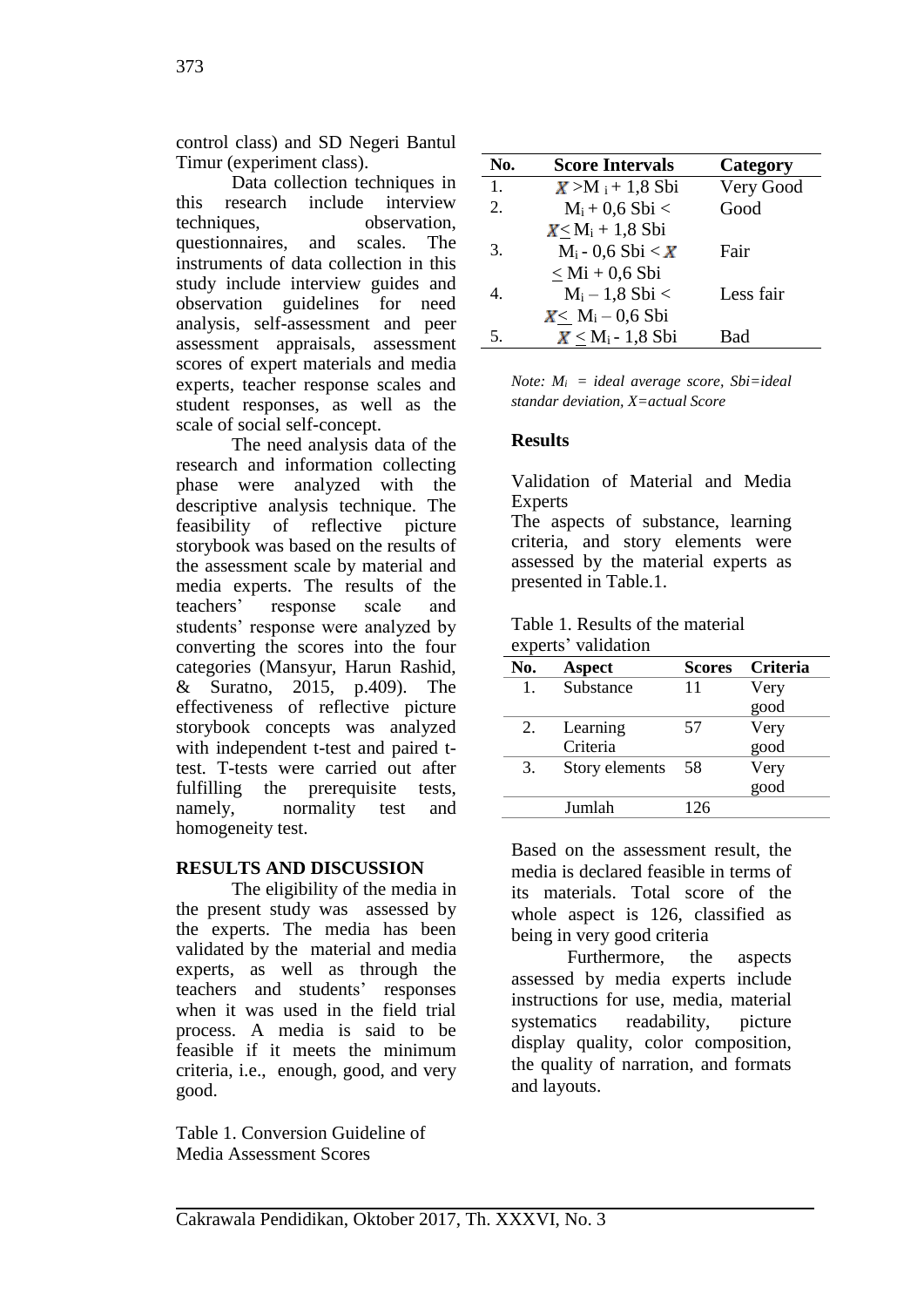| No. | <b>Aspects</b>     | <b>Scores</b> | Criteria |
|-----|--------------------|---------------|----------|
| 1.  | Usage              | 4             | Very     |
|     | instruction        |               | good     |
|     | clarity            |               |          |
| 2.  | Media              | 10            | Very     |
|     | readability        |               | good     |
| 3.  | Material           | 12            | Very     |
|     | systematics        |               | good     |
| 4.  | Picture            | 31            | Very     |
|     | display            |               | good     |
|     | quality            |               |          |
| 5.  | Color              | 12            | Very     |
|     | composition        |               | good     |
| 6.  | quality<br>The     | 16            | Very     |
|     | of narration       |               | good     |
| 7.  | Formats<br>and     | 35            | Very     |
|     | layouts            |               | good     |
|     |                    |               |          |
|     | <b>Total Score</b> | 120           |          |

Tabel 2. Result of the media experts' validation

Based on the assessment of media experts, the character valuebased reflective picture storybook media is declared as a feasible learning media. The total score of the whole aspects is 120 and classified as being in a very good criterion.

#### *Results of Preliminary Field Test*

This initial field test aimed to collect information and inputs from the students and teachers about the development of reflective picture storybook media. The following is the scale of the teachers' responses as presented in Table 3.

Tabel 3. Results of the preliminary field test

| No. | <b>Aspects</b>     | <b>Scores</b> | Criteria |
|-----|--------------------|---------------|----------|
| 1.  | Media              | 13            | Very     |
|     | Substance          |               | good     |
| 2.  | Learning           | 56            | Very     |
|     | Criteria           |               | good     |
| 3.  | Story elements     | 55            | Very     |
|     |                    |               | good     |
|     | <b>Total Score</b> | 124           |          |

The results of the teacher's response scale in terms of substance, learning criteria, and story elements show that the total score is 124, which is categorized as a very good criterion.

The following is the scale of the student responses as presented in Table 4. The aspects assessed include the appearance attractiveness, story information, and easiness of story understanding, as presented in Table 4.

|  |                                     |  | Tabel 4. Scale of the students' |
|--|-------------------------------------|--|---------------------------------|
|  | response in preliminary field test. |  |                                 |

| No. | <b>Aspects</b>     | <b>Scores</b> | <b>Criteria</b> |
|-----|--------------------|---------------|-----------------|
|     | appearance         | 28            | Good            |
|     | attractiveness     |               |                 |
| 2   | story              | 24            | Very            |
|     | information        |               | Good            |
|     | Easiness<br>οf     | 28            | Good            |
|     | story              |               |                 |
|     | understanding      |               |                 |
|     | <b>Total Score</b> | 80            |                 |

The result of the student's response scale indicates that the total score is 80. The result is categorized as a "good" criteria.

# *Main Field Test Results*

The next phase was the main field test. This test was done to find out the teachers and students' responses to reflective picture storybook in learning and to get information and inputs before the media was used in operational field test.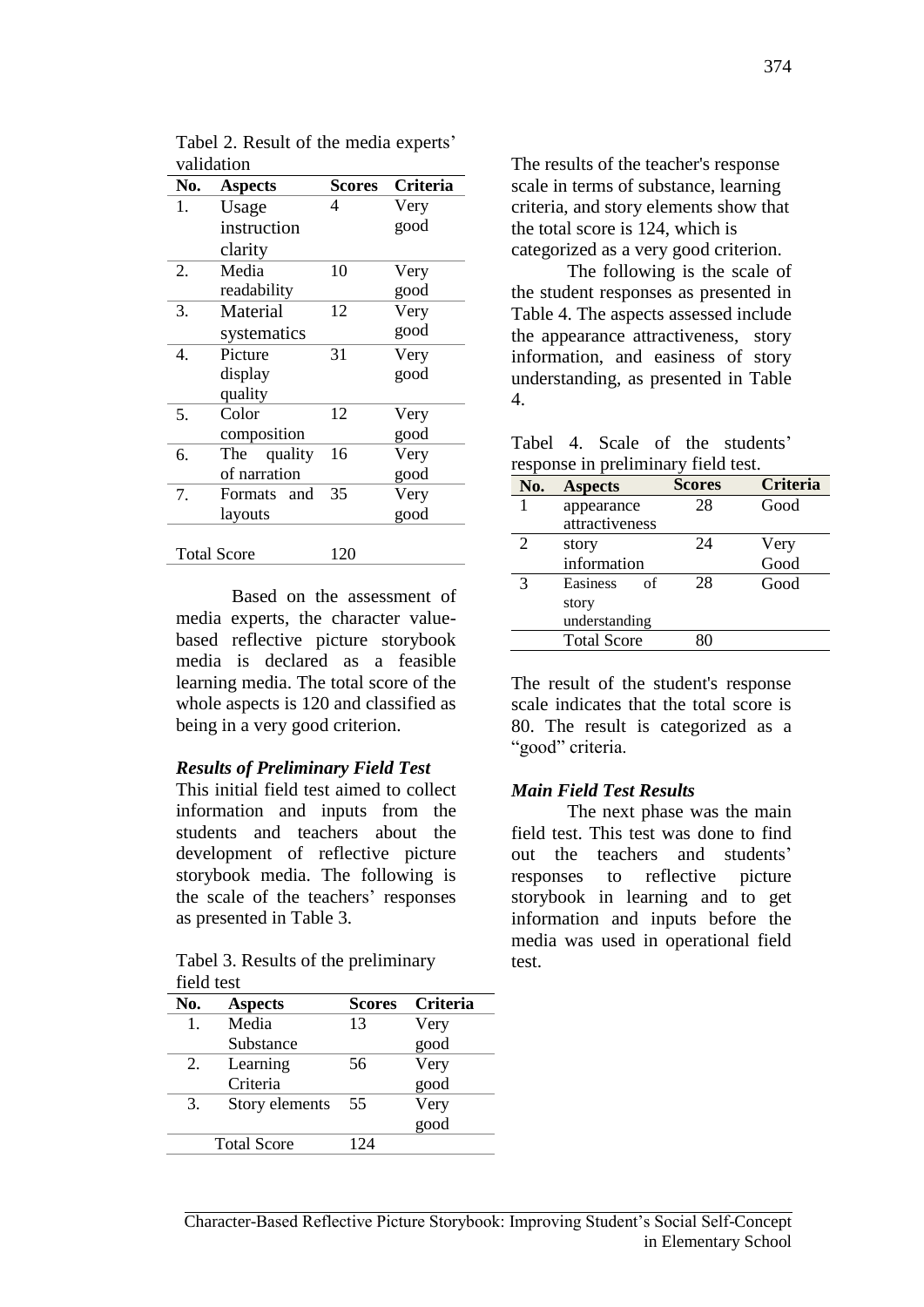| response in the main field test |                    |               |                 |  |  |
|---------------------------------|--------------------|---------------|-----------------|--|--|
| No.                             | <b>Aspects</b>     | <b>Scores</b> | <b>Criteria</b> |  |  |
| 1.                              | Media              | 12            | Very            |  |  |
|                                 | Substance          |               | good            |  |  |
| 2.                              | Learning           | 59            | Very            |  |  |
|                                 | Criteria           |               | good            |  |  |
| 3.                              | Story elements     | 57            | Very            |  |  |
|                                 |                    |               | good            |  |  |
|                                 | <b>Total Score</b> | 128           |                 |  |  |

Table 5. Result of the teachers'

The results of the teacher's response scale in terms of media substance, learning criteria, and story elements show that the overall score is 128. The criterion is categorized to be very good.

Furthermore, the scale of student responses in the main field test is presented in Table 6. The aspects assessed include the attractiveness of appearance, story information, and ease of understanding the story.

Table 6. Scale of the students' response in main field test

| No. | <b>Aspects</b>     | <b>Scores</b> | <b>Criteria</b> |
|-----|--------------------|---------------|-----------------|
|     | appearance         | 34            | Good            |
|     | attractiveness     |               |                 |
| 2   | story              | 29            | Very            |
|     | information        |               | Good            |
|     | Easiness<br>οf     | 33            | Good            |
|     | story              |               |                 |
|     | understanding      |               |                 |
|     | <b>Total Score</b> | 96            |                 |

The result of the student's response scale shows that the overall score is 96, which is classified as very good.

### *Operational Field Test Results*

The next phase was the operational field test. This test was conducted to determine the response of teachers and students to the reflective picture storybook in learning and to know the effectiveness of media in improving the students' social self-concept. The result is presented in Table 7.

|  |  | Table 7. Result of the teachers'       |
|--|--|----------------------------------------|
|  |  | response in the operational field test |

| No. | <b>Aspects</b>     | <b>Scores</b> | <b>Criteria</b> |
|-----|--------------------|---------------|-----------------|
| 1.  | Media              | 13            | Very            |
|     | Substance          |               | good            |
| 2.  | Learning           | 58            | Very            |
|     | Criteria           |               | good            |
| 3.  | Story elements     | 58            | Very            |
|     |                    |               | good            |
|     | <b>Total Score</b> | 129           |                 |

The result of the teachers' response scale in terms of substance, learning criteria, and story elements shows that the total score is 129. The criteria is categorized as very good.

The following is the students' response scale in the operational field test.

The aspects of the attractiveness of appearance, story information, and easiness of undersaanding the story were assessed. The result is shown in Table 8.

|  |  |                                 | Table 8. Data on student response |
|--|--|---------------------------------|-----------------------------------|
|  |  | scale on field operational test |                                   |

| No. | <b>Aspects</b>     | <b>Scores</b> | <b>Criteria</b> |
|-----|--------------------|---------------|-----------------|
|     | appearance         | 35            | Good            |
|     | attractiveness     |               |                 |
| 2   | story              | 28            | Very            |
|     | information        |               | Good            |
| 3   | Easiness<br>οf     | 35            | Good            |
|     | story              |               |                 |
|     | understanding      |               |                 |
|     | <b>Total Score</b> | 98            |                 |

The result of the student's response scale shows that the overall score is 98. This criteria is classified as very good.

Furthermore. the effectiveness of media to find out the students' social self concept is presented in Table 9. The improvement of social self-concept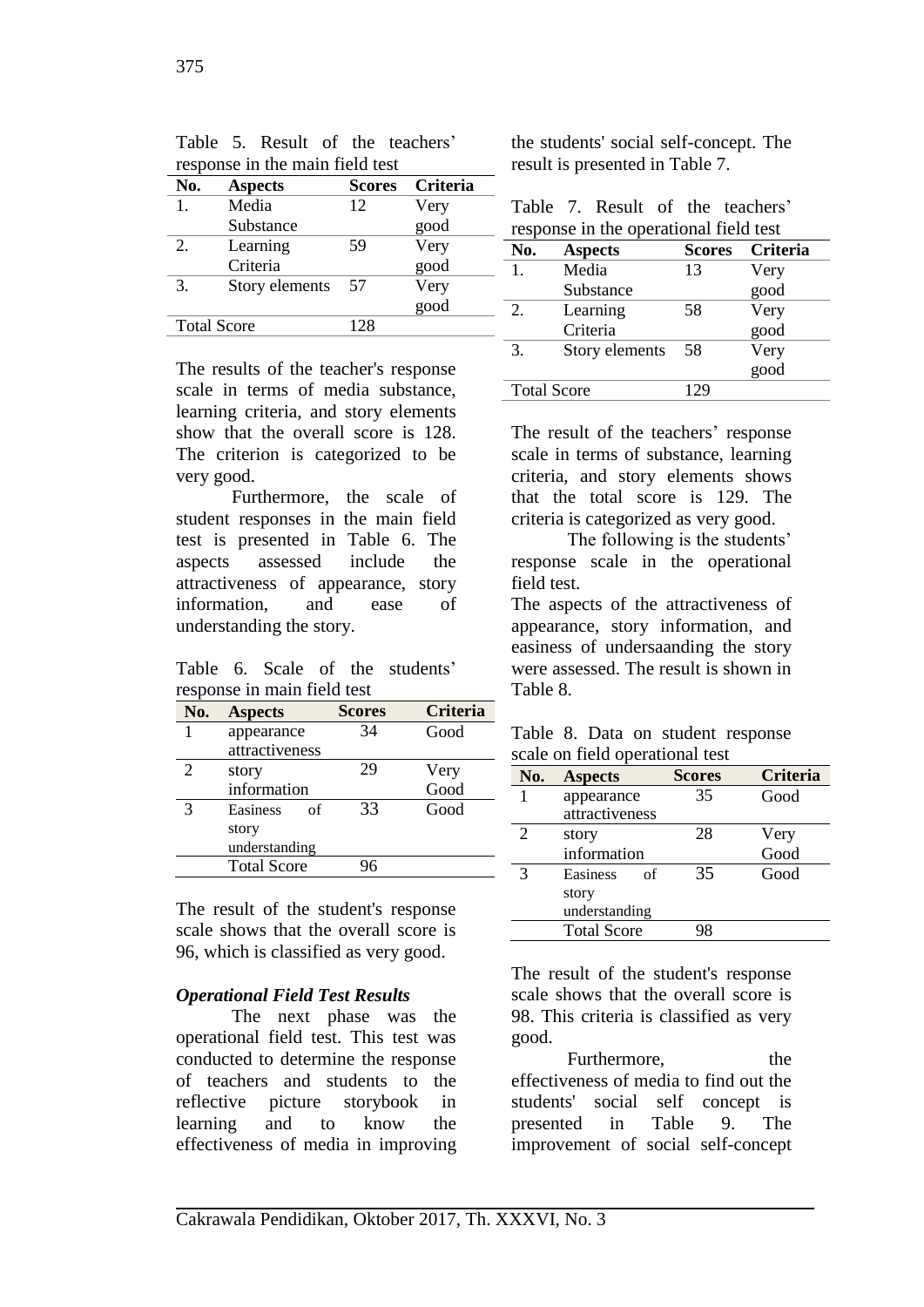was measured by using the instrument of social self-concept scale. The table below shows the

results of the social self-concept scale scale of the experimental class and the control class.

Table 9. Social self-concept assessment in experimental and control classes

|         | Experiment class |          | control |
|---------|------------------|----------|---------|
|         | Pretest          | Posttest | class   |
| Sum     | 174.04           | 190.08   | 186.43  |
| Lowest  | 163              | 181      | 181     |
| score   |                  |          |         |
| Highest | 186              | 196      | 191     |
| score   |                  |          |         |

The effectiveness of reflective picture storybook media based on character values in improving students' social self-concepts was analyzed with independent t-test and paired t-test. The table below shows the independent t-test result of the control class and the experimental class.

|        |  | Tabel 10. The independent t-test |  |
|--------|--|----------------------------------|--|
| result |  |                                  |  |

| Class                     | conditio df | Sig.  | Not  |
|---------------------------|-------------|-------|------|
|                           | n           |       | e.   |
| Control                   | Posttest 52 | 0.000 | Sig. |
| Experimenta Posttest 49.3 |             |       |      |
|                           |             |       |      |

Based on the statistical result, the significance value is less than 0.05, that is 0.000. So it is concluded that there was a significant difference between social self-concept in the control class and that in the experimental class.

The table below shows the paired t-test results of of social selfconcept at the experimental class, i.e. pretest and posttes*.*

|  |  | Table 11. Result of paired t-test |
|--|--|-----------------------------------|
|--|--|-----------------------------------|

| Class      | Condition       | Sig.  | Ket. |
|------------|-----------------|-------|------|
| Experiment | Pretest         | 0.000 | Sig. |
|            | <b>Posttest</b> |       |      |
|            |                 |       |      |

Based on the calculation results, the significance value is less than 0.05, i.e. 0.000. So it is concluded that there was a significant difference between social self-concept before using media (pretest) and social self-concept after using media (posttest).

df Sig. Not picture storybook is effective to e. improve students' social self-concept. Independent t-test and paired t-test results show that the significance value is  $\langle 0.05, i.e.,$ 0.000. Therefore, the reflective

#### *Description of Product Development*  The reflective picture storybook

developed in this study consists of several components. It comprises five main components, namely, 1) material stories, stories that contain learning materials and reflection in everyday life; 2) reflective stories based on the character values in the students' daily life; 3) reflective activities in the forms of reflective questions; 4) reflective journals for daily conditioning; and 5) students' self-stories in the form of students' judgments related to their social relationships

Material stories constitute learning materials presented in the form of stories and material reflections on the students'daily life.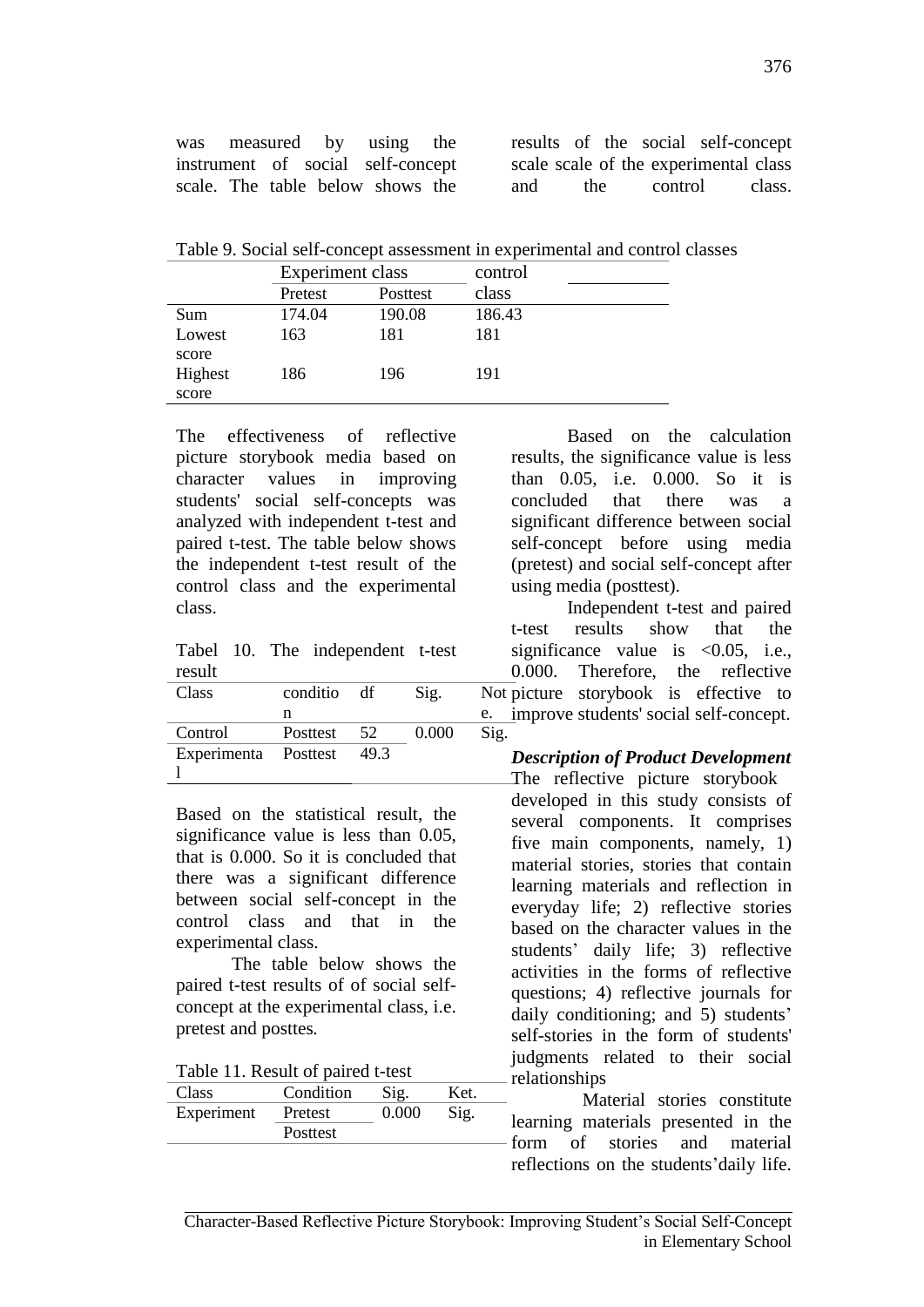Reflective stories are the stories based on the values of the characters in the students's daily life. Reflective questions are the questions in the forms of preferred figures, values found in the stories and how the students become the good persons according to the figures in the presented stories. Reflective journals are compiled to condition the students. Self-story is an opportunity given to the students in order that the students can share their experiences and assess themselves when dealing with others at schools, homes and in the surrounding environments. The self-story is created to know how the students' social self-concept is.

Reflective picture storybook is a learning book media compiled in correspond with the values of characters and functions as a supplement book for the students' main books. To use this learning book media, the students were assigned to read parts by parts contained in the reflective picture storybook and then, accordingly, they worked out the existing questions. This book media was also prepared by prioritizing the scientific approach whose phases are observing, questioning, reasoning, communicating, and concluding. In the phase of observation, the students read the book media and proceeded to ask questions, i,e., to ask friends or teachers about things which were not easily understood. After that, students did reasoning by answering the questions. After doing this, students read the results to friends. At the final stage they summarized the material that had been learned.

The reflective picture storybook was designed and developed with Microsoft Word, Corel DRAW X7, Adobe in Design,

and Adobe Photoshop.The book media was printed with ivory paper for its cover and HVS paper for content pages with the size of A4 (21 cm x 29.7 cm). The type of picture in the media is cartoons. Learning materials were presented as the stories conformed with the topics and subtopics of the fifth grade materials implementing 2013 curriculum. The values of the reflected characters were adjusted to the materials and core competence or social attitude competence.

# **Discussion**

The results of validation of material and media experts, and through teachers' response scale and students' response scale indicated that the reflective picture storybook was declared as a feasible learning media that was capable of improving the social self-concept of fifth-grade students of elementary school. A media is declared feasible when it meets the minimum category of " good". After analyzing the results of media experts and material experts' validation, the reflective picture storybook attains a "very good" category.

Based on the results of material experts' validation, the reflective picture storybook was categorized to be a very good learning media. In addition to the material substance, learning criteria, and the material feasibility in the reflective picture storybook, the elements of story builders such as themes, characters, settings, and plots were also viewed (Nurgiyantoro, 2013; Tompkins & Hoskisson, 1995; Lukens, 1999). These story builders determine the appeal and meaningfulness of the story in the media for the children.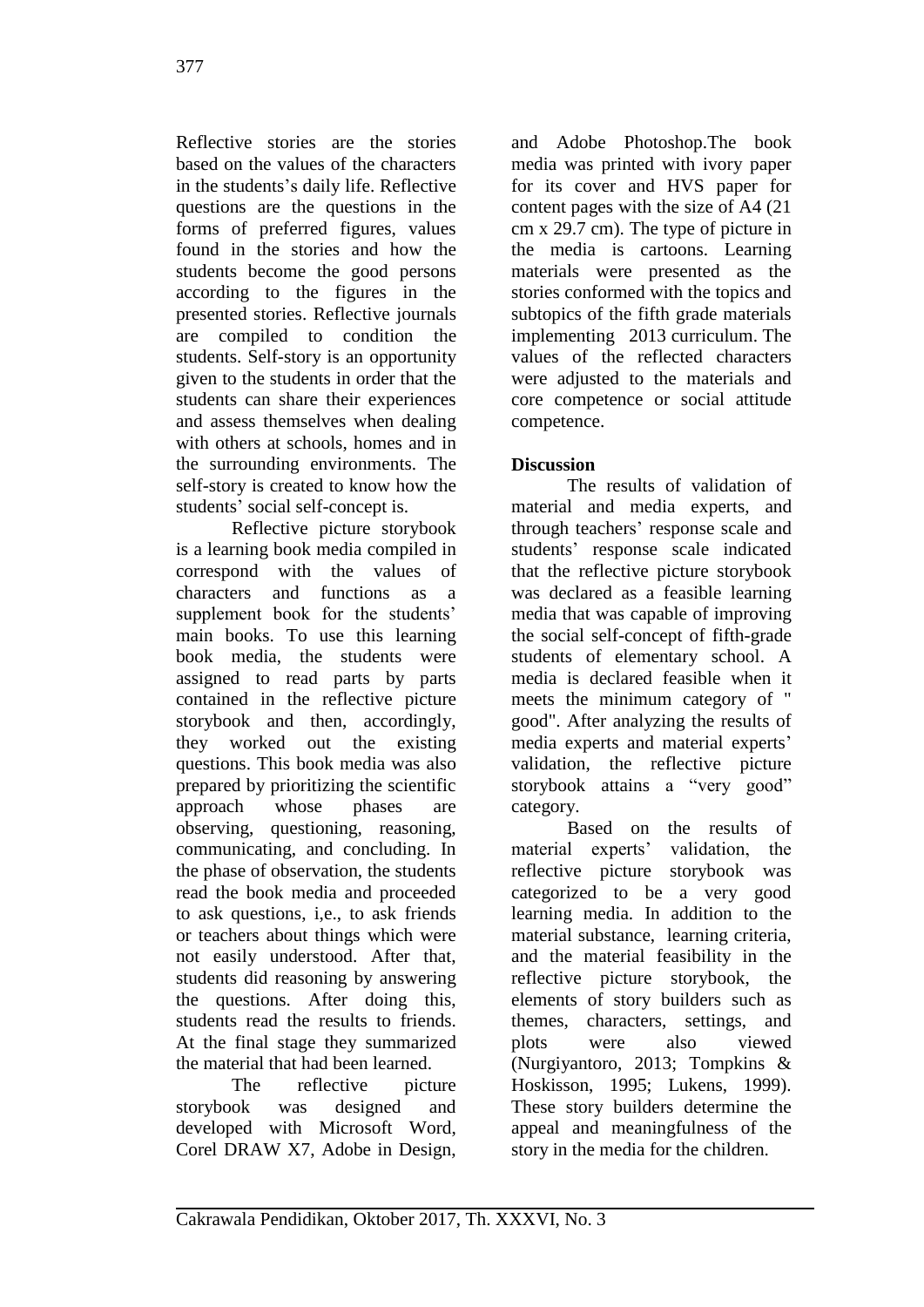Furthermore, the results of media experts' validation also indicated that the reflective picture storybook was classified as a very good media. The media eligibility in terms of its format and layout was supported by some experts' opinions. They suggest that one of the components that need to be considered in the development of print-based media is its format and layout. Format and layout are the placement of images or picture and stories. The format and layout make the media more communicative and facilitate readers to receive the presented information (Kemp & Dayton, 1985; Nurgiyantoro, 2013).

Being declared as a feasible instructional media by the material and media experts, the reflective picture storybook was tested in the preliminary field test phase and the main field test. The teachers and fifth-grade students responded to the reflective picture storybook through teachers' response scales and students response scales. The results of these two scales showed that the reflective picture storybook was eligible to be tested in the next phase.

The feasibility of reflective picture storybook as a learning media can also be viewed from the components of pictures and narrative texts. The pictures in the story serve as an explanation and determine the attractiveness of a learning media. For this reason, the pictures should be made according to the presented story (Lukens, 2003; Mitchell, 2003; Huck, Hepler, & Hickman, 1987). The existence of verbal texts and illustrative pictures can overcome the students' limitations in understanding abstract concepts because the students are still at a concrete operational stage.

The stories conveyed through narrative texts and pictures are very much in line with the characteristics of elementary school students. At their age, they find it easy to capture information from the stories described through the explanatory pictures. In addition, the subject matter presented in the form of the story will be easier for them to digest its meaning (Colwell, 2013; & Mourao, 2016). This is in accordance with the fact that they are still in the operational concrete stage that requires something concrete such as images or pictures to help understand the story contents. For that reason, the interesting image in a story will make it easier for them to comprehend its meaning and intended moral messages.

The results of field operational tests showed that the reflective picture storybook was effective to improve the students' social self-concept. The results of independent t-test and paired t-test showed that the value of significance was less or lower than 0.05, i.e., 0.000.

These results indicated that the reflective picture storybook could improve the students' social self-concept. The present findings were in accordance with the results of research conducted by Richter & Calio (2014) which showed that students could improve their selfconcept by reading stories. The students will be interested in the media because the contents of the story can be applied in everyday life at home, school, and in the community. In other words, students will understand how to interact with others at home, school, and in the society if they have a good social self-concept.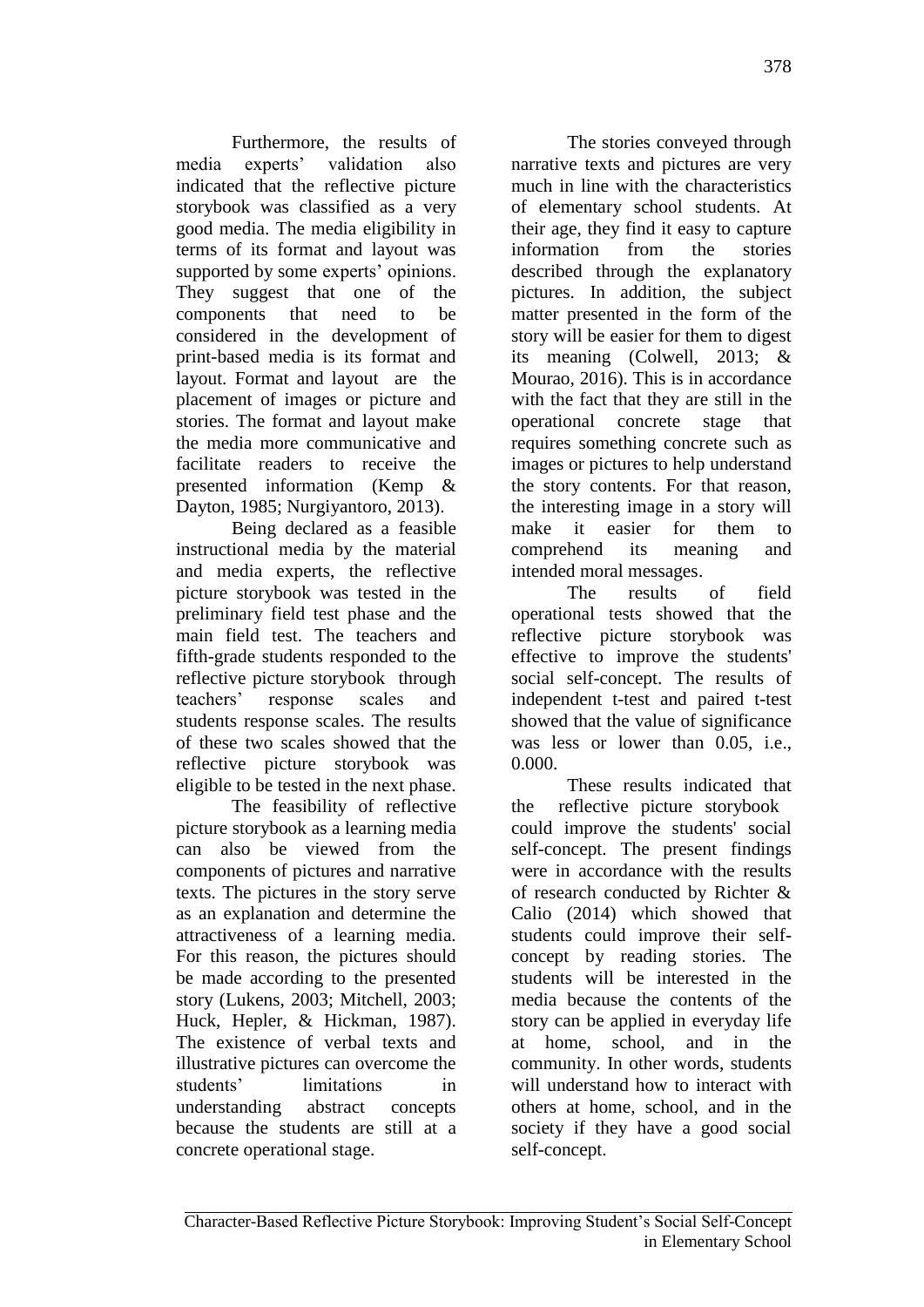That reflective picture storybook could improve the students' social self-concepts was also supported by other expert's opinion. Mitchell (2003, pp. 89-90) explained that picture books helped children learn to understand others, understand the relationship between people and the environment, and develop feelings. Thus, the picture storybook can help create a positive social self-concept by helping students understand how to establish good social relationships with others in their social environment.

In addition, the research conducted by Fadjrie Kurnia Bella Ibnu (2015) reported that the stories combined with visual elements were preferred by children. In this study, the author suggested that the visual elements helped the children take the inspirational messages from the story more easily as an initial step to build their self-concept which affected their spirit in achieving certain goals in their life.

The media implementation in the learning process has improved the students' social self-concept. This improvement was certainly inseparable from the main components of reflective picture storybook, namely, material stories, reflective stories, reflective questions, reflective journals, and self-stories. These five components were effectively used to improve the students responsibility. The five components contained important sections on the character of the students' responsibility. The material and reflective stories contained responsibility traits exemplified by the characters of the story. The reflective questions were used as feedback after the students read the story. They were assigned to show

the responsibilities exemplified by the story characters. The reflective journal and self-story were made by the students as their controlling media after they followed the lesson.

The reflective picture storybook comprises stories containing learning material contents which are in accordance with the curriculum reflected in the daily life of students and children's stories that reflect the character in the daily life of students. Through illustrations and stories based on character values, students can get examples from characters, and can reflect stories and materials that are in everyday life (Richter & Calio, 2014; Turan & Ulutas, 2016; Zaky, 2016).

# *Conclusion*

*Reflective picture storybook* based on character values was effective to improve students' social self-concept. This was based on the operational field test with the significance value of  $\leq 0.05$ . From this result, it was concluded that there was a significant difference in the students' social self-concept between the students who learned using *the reflective picture storybook* and those who did not use *the reflective picture storybook*. Through picture stories and reflective activities developed in the reflective picture storybook, the elementary students could internalize the values of characters in a more fun way, acquire knowledge in accordance with the curriculum, and add insight into how to interact with others in their neighborhood.

### **REFERENCES**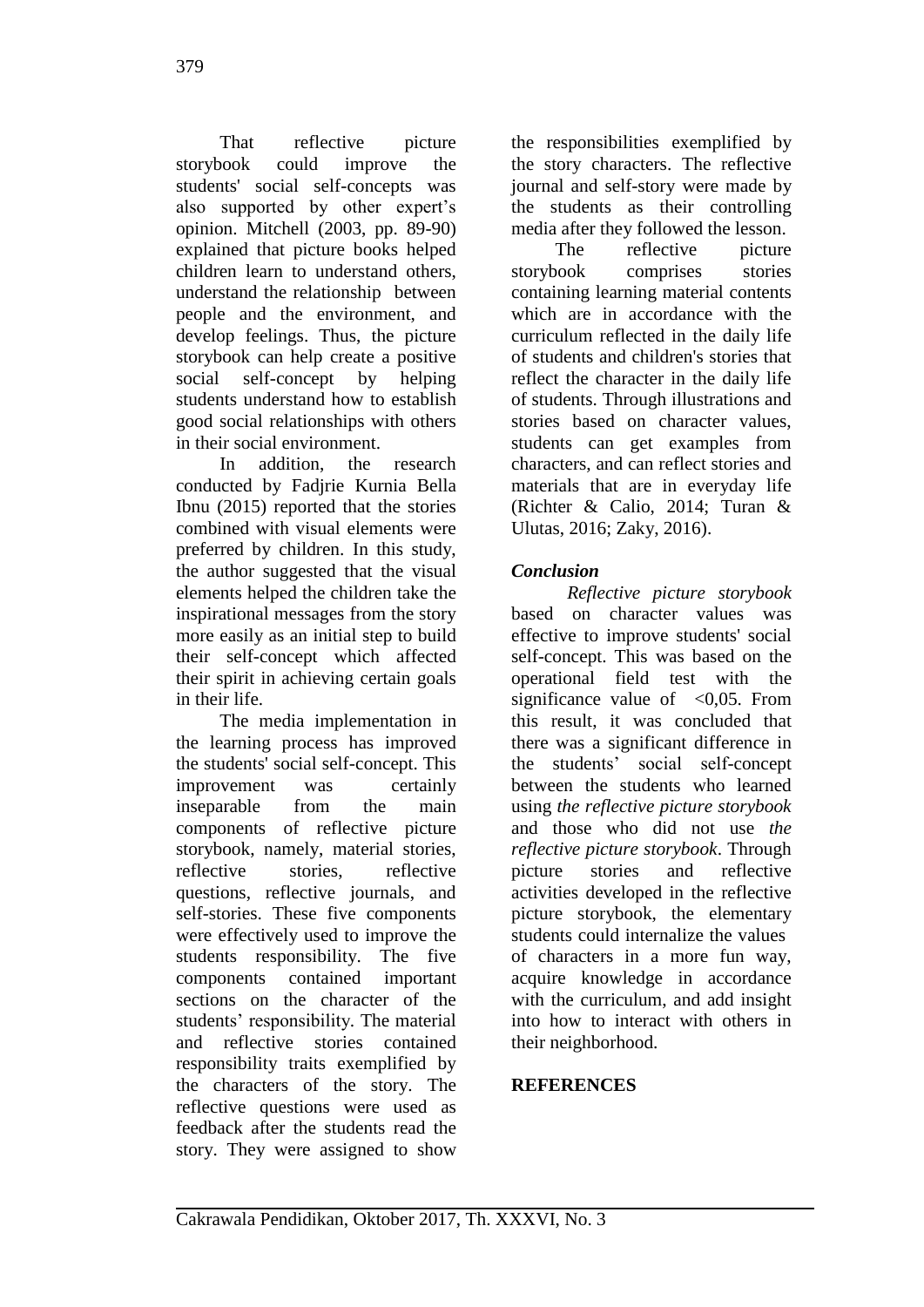- Bakhurst & Sypnowich. (1995). *The social self*. London: SAGE Publications Ltd.
- Berman, S. (1990). Educating for social responsibility. *Service Learning, General,* 43, 75-80.
- Borg, W.R. & Gall, M.D. (1983). *Educational research*. New York: Longman Inc.
- Colwell, C. (2013). Children's storybooks in the elementary music classroom: a description of their use by orff-schulwerk teachers. *Journal Music Therapy & Special Music Education*, 5(2). 174-187.
- Dervent, F. (2015). The effect of reflective thinking on the teaching practices of preservice physical education teachers. *Issues in Educational Research*, 25(3), 260-275.
- DeWall, C.N. & Bushman, B.J. (2011). Social acceptance and rejection: The sweet and the bitter. *Current Directions in Psychological Science*, 20(4), 256–260.
- Fadjrie Kurnia Bella Ibnu. (2015). Perancangan animasi cerita inspiratif sebagai media pembentukan konsep diri untuk anak usia 3-5 tahun. Tesis, tidak diterbitkan. UNIKASoegijapranata.
- Fernández-Zabala, A., Rodríguez-Fernández, A., & Goñi, A. (2016). The structure of the social self-cconcept (ssc)

questionnaire. *Anales de Psicología*, 32(1), 199-205.

- Fitts, W.H. (1971). *The self concept and self actualization*. Los Angeles, California: Western Psychological Services.
- Gillespie, A. (2005). *Becoming other from social interaction to self-reflection*. London: Information Age Publishing, Inc.
- Harisson J. & Dymoke S. (2009). *Reflective teaching and learning; a guide to professional issues for beginning secondary teachers*. London: Sage.
- Huck, C.S., Hepler, S., & Hickman, J. (1987). *Children's literature in the elementary school*. New York: Holt, Rinehart, and Winston.
- Kemp, J.E. & Dayton, D.K. (1985). *Planning and producing instructional media* (Fifth ed.)*.* New York: Harper & Row Publishers, Inc.
- Laryea, J., Saani, A., & Brew, A. (2014). Influence of students self-concept on their academic performance in the elmina township. *European Journal of Research and Reflection in Educational Sciences*. 2(4), 1-10.
- Lukens, R. J. (1999). *A critical handbook of children's literature* (Sixth ed.). New York: Addison-Wesley Educational Publishers, Inc.